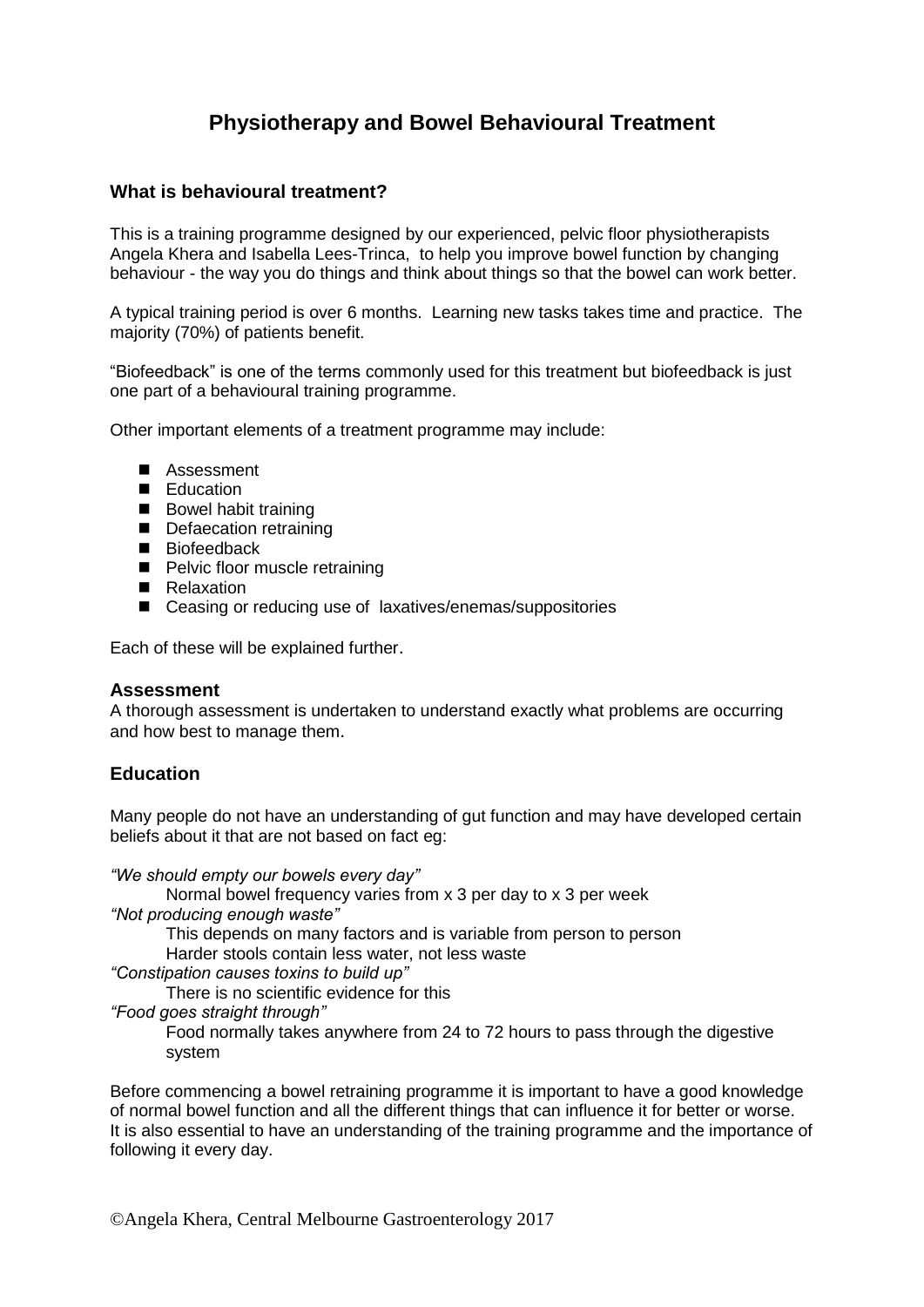# **Bowel Habit Training**

When bowel habits become erratic, symptoms can be harder to manage because they will be very unpredictable. Bowel habit training is a way of getting the bowel to empty at a predictable time of day - establishing a regular bowel pattern, suited to your bowel's own rhythm. The bowel is very trainable – like the bladder – the more you go, the more you feel you need to go – the less you go, the less you feel the need to go.

People may spend too long in the toilet or try too many times to go to the toilet. Sometimes people are so busy and distracted that they miss the signals their body gives them that it is time to go to the toilet.

The physiotherapist will work out an appropriate routine to stimulate bowel actions at a predictable and convenient time.

# **Defaecation Retraining**

This involves learning how to use your body correctly for effective bowel emptying – without straining. The physiotherapist will assess general posture and toileting posture and make suggestions for change.

Other things to be assessed are the muscles of the diaphragm (breathing muscle), abdomen (stomach muscles – "abs"), pelvic floor and anal sphincter muscles (the opening and shutting muscles). All these muscles are involved in emptying the bowel. Various exercises are taught and practised at home. Biofeedback may be used to help in the learning process.

# **Biofeedback**

Biofeedback is a method of learning a new action by getting information about how well that action is being performed. This information can be "fed back" to you by various methods such as:

#### **Voice and hands**

The physiotherapist can tell you immediately when you are doing an exercise correctly or incorrectly. The physiotherapist may be observing and/or feeling the muscle action. At home you might use your own hands or a mirror to check how well you are doing a particular exercise.

#### **Rectal balloon training**

This is a very specific method for learning about separate bowel functions. A small balloon is placed into the back passage and inflated in the rectum with some air or water. This can be used for learning to:

- $\circ$  recognise rectal sensation, " the feeling of needing to go" as the balloon expands
- o coordinate the muscles of bowel emptying, without straining, by practising passing the balloon in a controlled way
- o squeeze the pelvic floor and anal sphincter muscles closed as soon as rectal sensation is felt
- $\circ$  squeeze the pelvic floor and anal sphincter muscles repeatedly until an urge passes this helps build confidence in the ability to "hang on" – the balloon can be gradually inflated further to make the urge stronger and control more challenging.